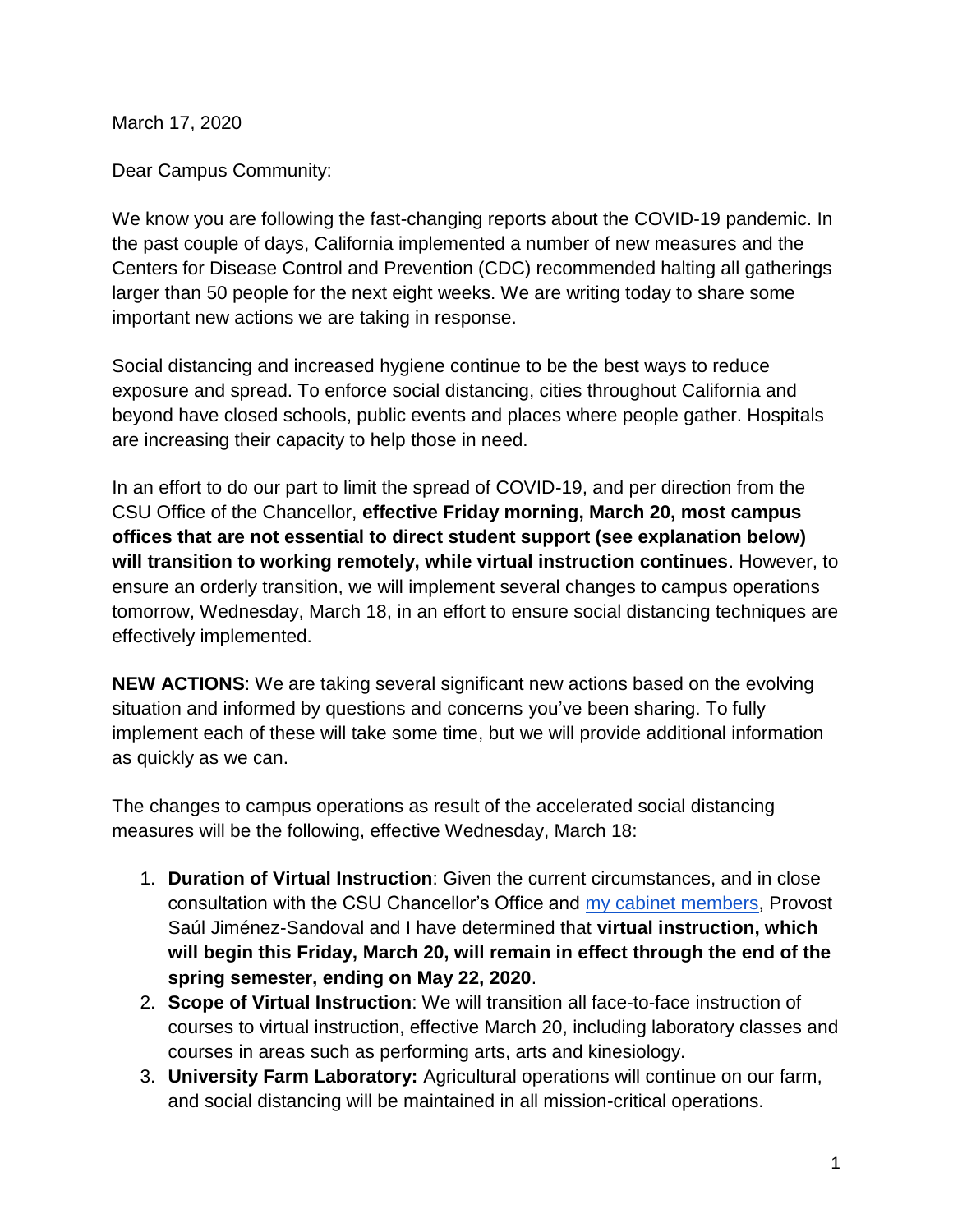- 4. **Degree completion**: Students who have registered to graduate at the end of the spring semester will be able to complete the semester and graduate, subject to the completion of requirements.
- 5. **Commencement**: Unfortunately, we will not be conducting commencement ceremonies in May as originally scheduled. This decision, informed by guidance from public health officials, was not made lightly. We will continue to explore how and when to celebrate Commencement 2020, depending on the quickly changing situation.
- 6. **Library**: Beginning Friday, March 20, use of the Madden Library will be limited to essential services including the DISCOVERe Hub and other library resources (including the Center of Faculty Excellence) that are focused on supporting delivery of virtual instruction. Studying, researching and other usual activities will no longer be permitted in the library, including by community patrons, due to social distancing requirements. Additional library resources available during virtual instruction can be found [here.](https://library.fresnostate.edu/covid-19)
- 7. **Campus Dining**: Limited to-go food options will be offered solely in the Residence Dining Hall, which is open to all campus community members while advised social distancing is maintained.
- 8. **Student Housing**: While the majority of our 900 student residents have already returned home, those who remain living on campus as of today and can return home are encouraged to do so by Friday, March 20.
	- a. For those students who wish to remain in Student Housing and may need access to technology for receiving virtual instruction: we will continue to provide housing and meals for our students who need to remain on campus through the end of the spring semester, unless directed otherwise by the Fresno County Department of Public Health. We are here to help: [housing@csufresno.edu.](mailto:housing@csufresno.edu)
	- b. For those who decide to move out now: Fresno State Housing will refund a prorated amount of your remaining room and board plans based upon your official check-out date.
- 9. **Student Recreation Center**: As announced yesterday, only offices within the center will remain open at this time.
- 10.**Vintage Days**: Unfortunately, this popular, annual student-run event has been cancelled based on guidance from public health officials.

## **Please note that the following list includes most of the essential campus services will remain in operation to empower student success:**

- Student Housing
- Residence Dining Hall (limited to-go options)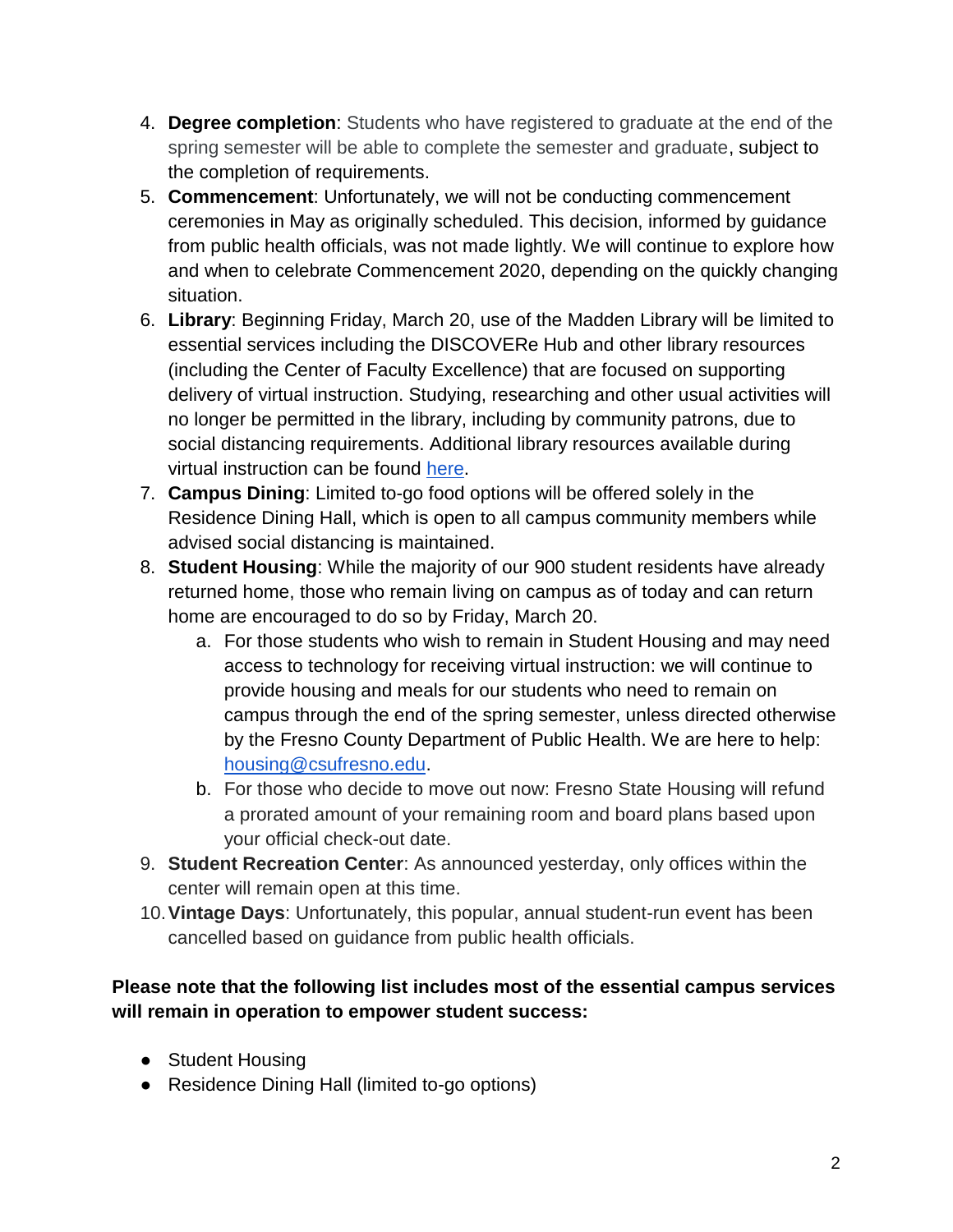- The Student Cupboard will continue providing food and essential hygiene items for students in need. It is located in Industrial Technology (Room 144), at the corner of Barstow and Jackson avenues. Operating hours are listed [here.](http://www.fresnostate.edu/studentaffairs/foodsecurity/student-cupboard.html)
- [Student Health and Counseling Center](http://www.fresnostate.edu/studentaffairs/health/)
- [Services for Students with Disabilities](http://www.fresnostate.edu/studentaffairs/ssd/)
- [Office of Financial Aid and Scholarships](https://www.fresnostate.edu/studentaffairs/financialaid/)
- Student Accounting Services
- DISCOVERe Hub:
	- The University has purchased 1,350 mobile hotspots to loan to students who do not have access to high-speed internet for virtual instruction.
	- 1,000 additional iPads will also be available shortly to loan to students who indicated a need, based upon a recent survey conducted by the University.
	- In addition to limited in-person support at the DISCOVERe Hub on the first floor of the Madden Library, students can also get virtual support via Zoom by clicking on the following link during normal business hours: [https://t.co/1Au4JpD9NM.](https://t.co/1Au4JpD9NM) Students who have questions may contact the DISCOVERe Hub via email: [DISCOVERe@mail.fresnostate.edu.](mailto:DISCOVERe@mail.fresnostate.edu)

Even though we have **no** confirmed cases of COVID-19 within the Fresno State campus community at this time, there are two confirmed, travel-related cases in Fresno County, and additional confirmed cases in nearby counties.

Thus, we each have a shared responsibility to do whatever we can now to slow the contagion of COVID-19 in an effort to keep our families, friends and neighbors as healthy as possible, and to minimize strain on our local hospitals and health care providers.

In this, we face an unprecedented challenge: how to ensure the health and safety of our communities while maintaining the continuity of our academic mission: to boldly educate and empower students for success. **Therefore, we are committed to delivering virtual and online instruction until the semester ends.** 

These actions require difficult sacrifices for each of us, especially for our graduating seniors and the entire student body.

**Additional Guidance for Students:**